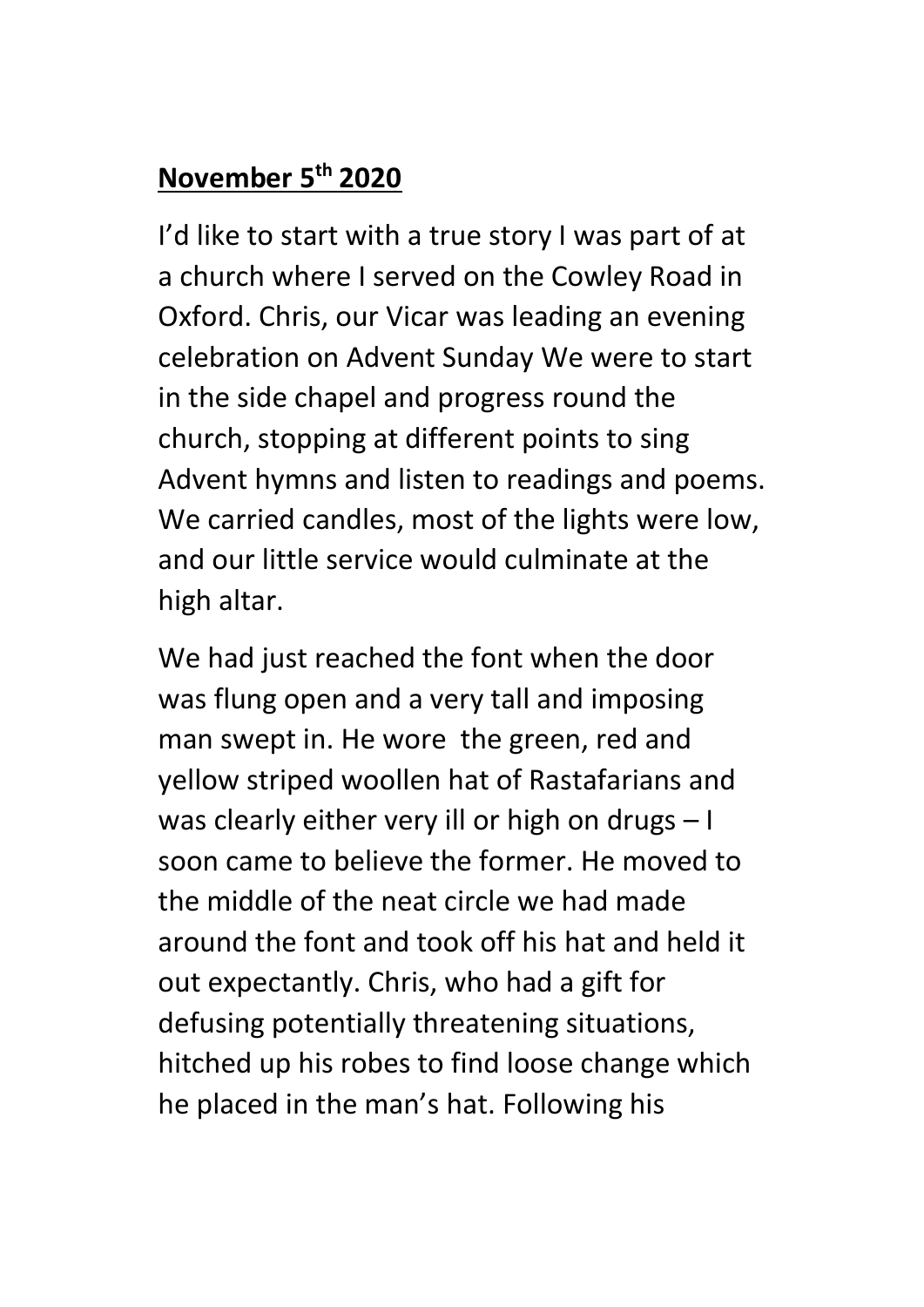example those who had loose change did the same. We then resumed our service continuing with our hymns and readings and prayers and our progress around the darkened church.

The man didn't leave but joined us still clearly unwell and still clutching his hat. As a small congregation we somehow managed to contain his somewhat scary presence until we all headed for the final part of our Advent celebration at the high altar. As we were gathering the man in the woollen hat broke ranks, strode up to the altar, raised his eyes to heaven and said, "Sorry it's not more" whilst tipping the money in his hat out onto the altar. None of us expected that! ---- He was one of Jesus' lost ones who showed us that we ourselves were also lost!

It's so very easy to make judgements; we all certainly had that night and the Pharisees were making judgements about the company that Jesus kept. "This fellow welcomes sinners and eats with them." I read this week that there must have been a *riotous atmosphere at Jesus'*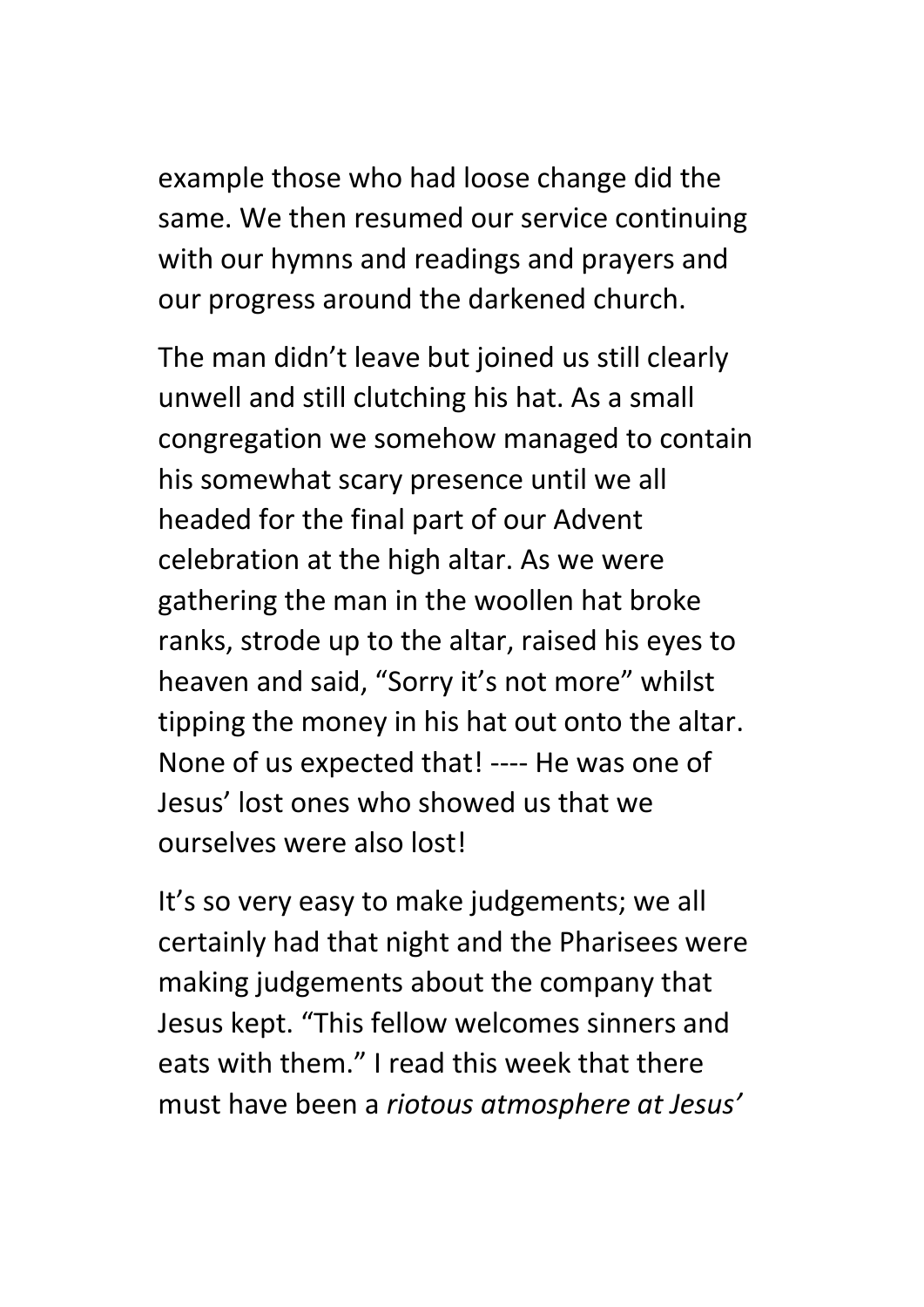*dinner parties*! He never obeyed the rules and he's about to make matters even worse. The stories we have read are about a shepherd and a woman who both lost things and they are spoken of as examples to us. This wouldn't have suited many pious Jews: shepherds were regarded as lowest of the low and women were not far behind. The shepherd found his sheep, the woman her coin; they both gather friends for parties – probably come-as-you-are and riotous parties ---- and Jesus says it should remind us of the angels singing in heaven! For those who dislike the company he keeps it's not going to help his reputation!

The angels are rejoicing "over one sinner who repents" and what we have read takes us into thinking about this beautiful word repentance, metanoia. I love the definition given by the biblical scholar Marcus Borg when he explains that this word repentance means "to go beyond the mind that you have". As Jesus tells these 2 stories I believe he is urging his hearers, which of course includes us, to open our eyes to a new way of looking ---- in the same way that we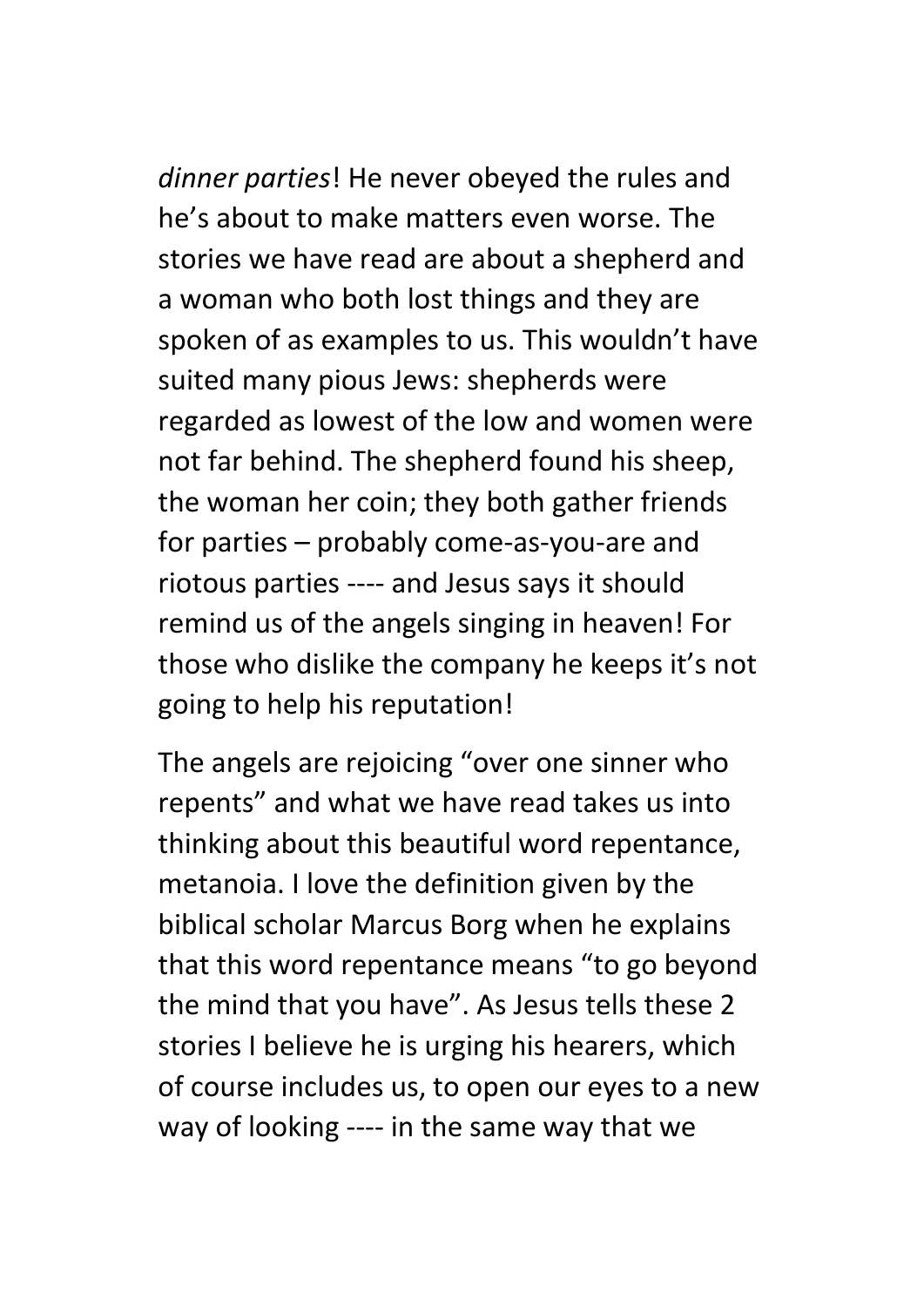learned to look with new eyes at the man with the stripey hat. We are being challenged to learn to look differently, to make different judgements.

On a freezing cold day some years ago I went with Duncan to a march in London to celebrate the 200th anniversary of the end of the transatlantic slave trade. At the end of the march we gathered on a sport's ground and, as we began to lose all feeling in our toes, we had a series of talks, one by Rowan Williams. He reminded us that good Christian people had been implicated in this terrible human trade, had not questioned it, were comfortable with it. He left us with the question what are we being blind to today, what is hidden from *us*. It's the question of these parables urging us to be ready again and again to go beyond the mind that we have.

This is not a one off event but a challenge that is with us for the rest of our lives. It is as we slowly allow our minds to be changed, turning round times without number that we begin to also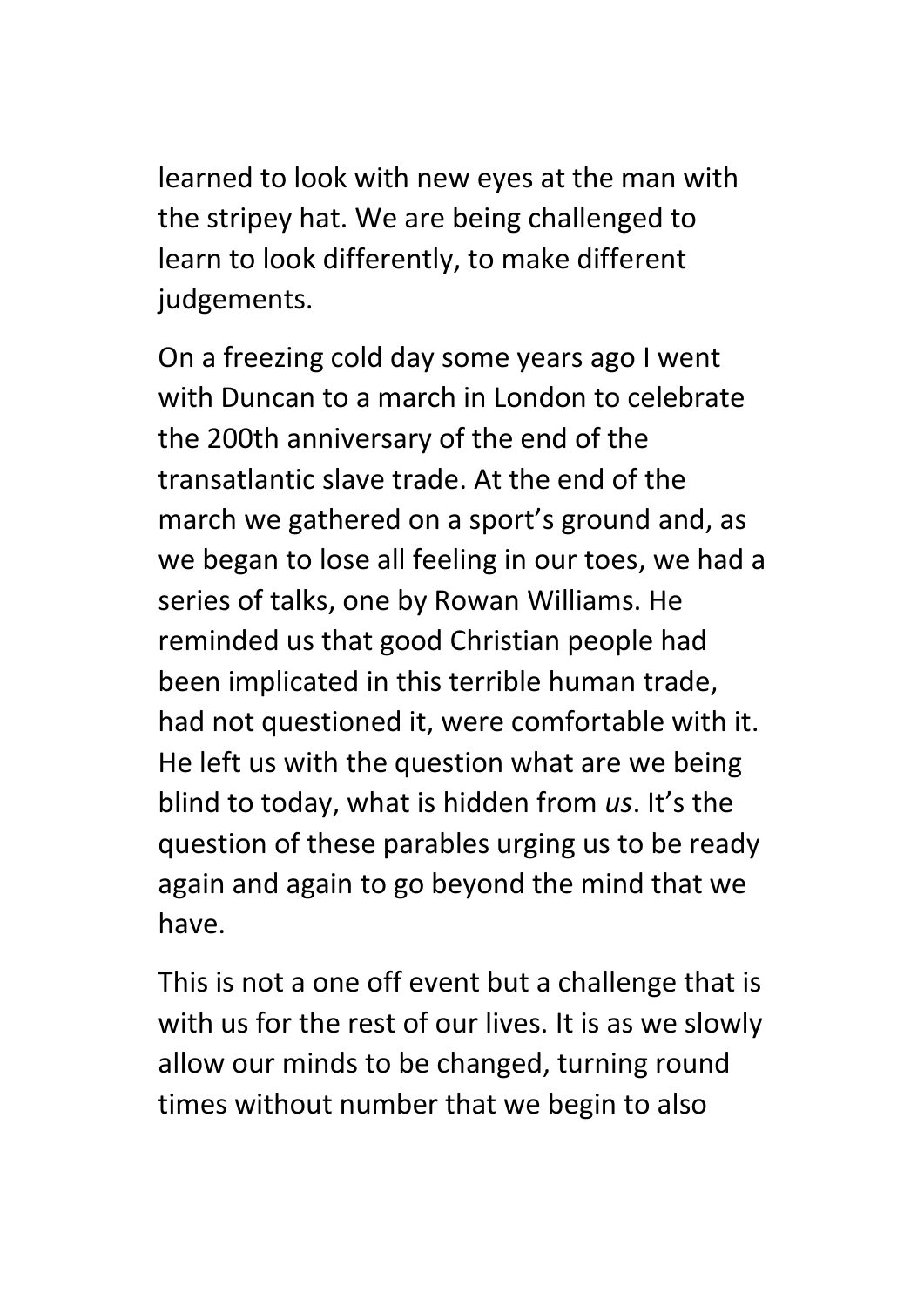understand the word sin, so unpopular today. It seems like a word that needs to be rehabilitated. Week by week when we say "Lord have mercy" we are making confession for sin. There was a time when I used to worry terribly that I hadn't remembered all my sins so that I never really felt forgiven. That changed when I read a book about the communion service and what we are doing in each part of it. The writer showed so very clearly that we never get to the moment when we are totally free from sin and that it is important to remember that we come to church as part of a sinful society for which it is our duty to pray.

This is not to deny that individual self-awareness of our inner conflicts is important. Individual and corporate awareness of sin belong together, one informing the other. To separate one from another is to move in directions that are ultimately unhealthy. To concentrate on my individual sin alone is to lead to unhealthy guilt or pride: to concentrate purely on the sinful society I am part of is to let myself off the hook,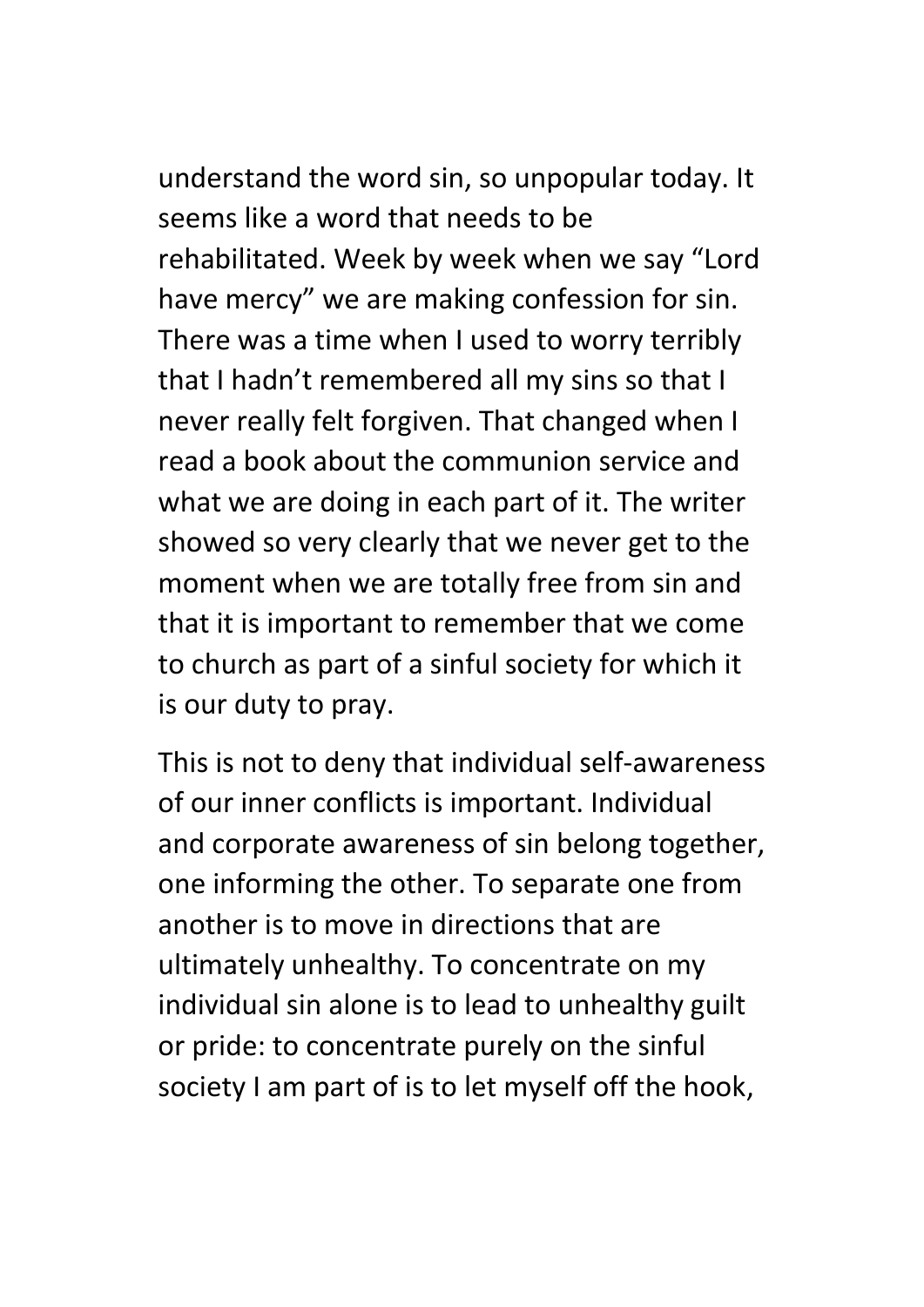think it's someone else's fault. Both belong together.

The book I read, now sadly out of print, remarks that *"Once our confession of sin becomes an identification with the sin of the world, we shall find ourselves impossibly grimy" (John Hadley, Bread of the World p23).* This can perhaps be a depressing thought until we remember the riotous supper parties Jesus was part of and that he was criticised for being a drunkard and a glutton. In everything he did he was identifying with us, allowing our grimy-ness to be his, our dust to get up his nose; he ultimately took it to the cross.

What we have read today gives us a wonderful picture of how repentance and forgiveness work together in of kind of dance in which we are partnered by God. It is as we respond, listening, looking within, being real about who we've hurt or what we've said that we can turn around, move beyond, receive the forgiveness that always flows freely towards us. There is a wonderful poem by the American poet Molly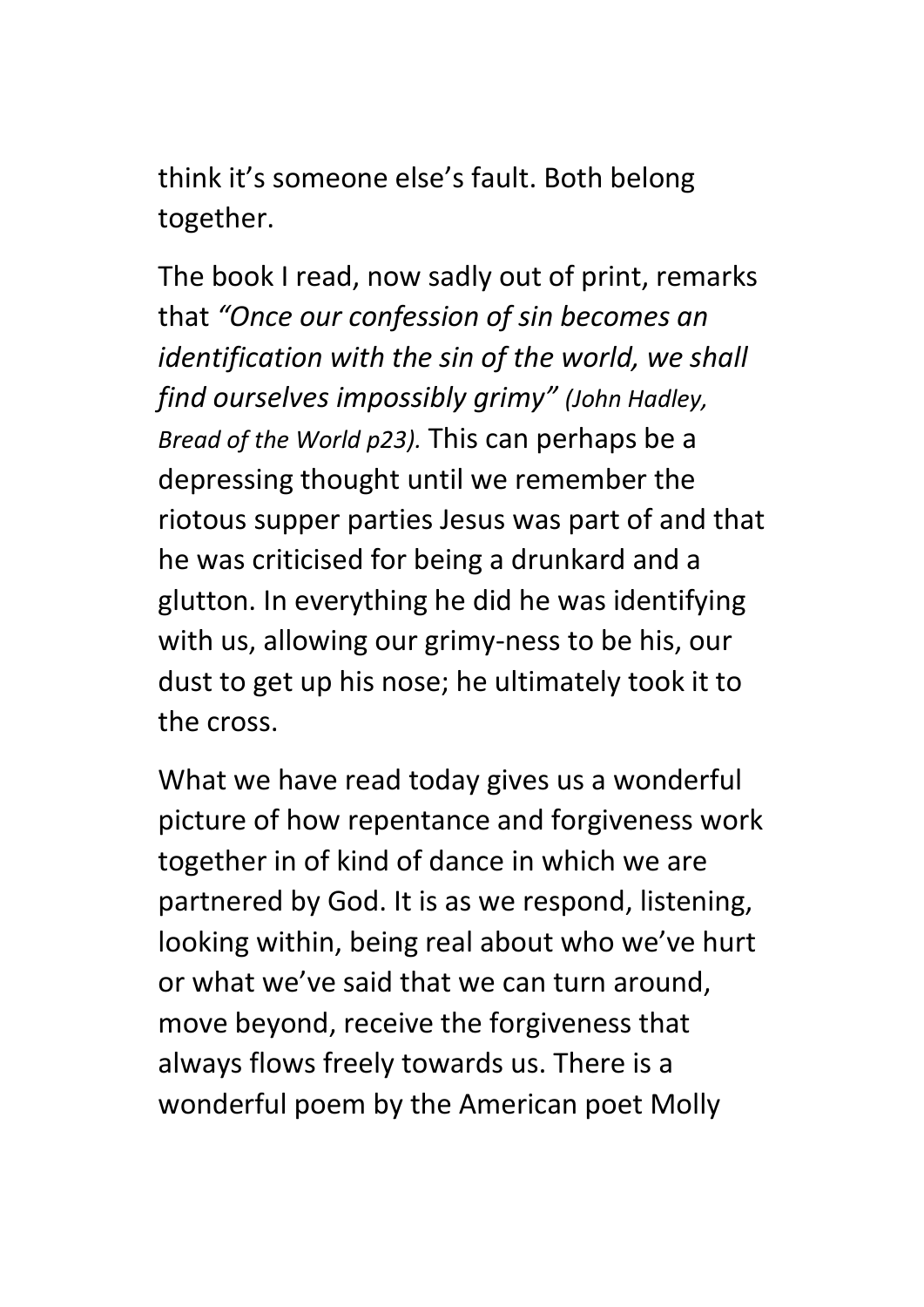Peacocke called Forgiveness and I'd like to read part of it now

*Forgiveness is not an abstraction/ for it needs a body to feel its relief. Knees, shoulders, spine are required to adore/ the lightness of a burden removed. --------- Now the shortfall/ that crippled your posture finds sudden peace/ in the muscular, physical brightness/ of a day alive.*

This echoes the angels dance in heaven as they rejoice over each and every time we turn around and step back towards our God. The angels know full well that many more turns will be necessary in the dance of forgiveness. However they hope that we will get stuck right back into the messiness of the world so that we can pray and work for its turning. Then we can include our broken world day by day, week by week, in our prayers of penitence knowing that we walk beside our creator who every minute of every day welcomes us into the dance of the angels. Amen.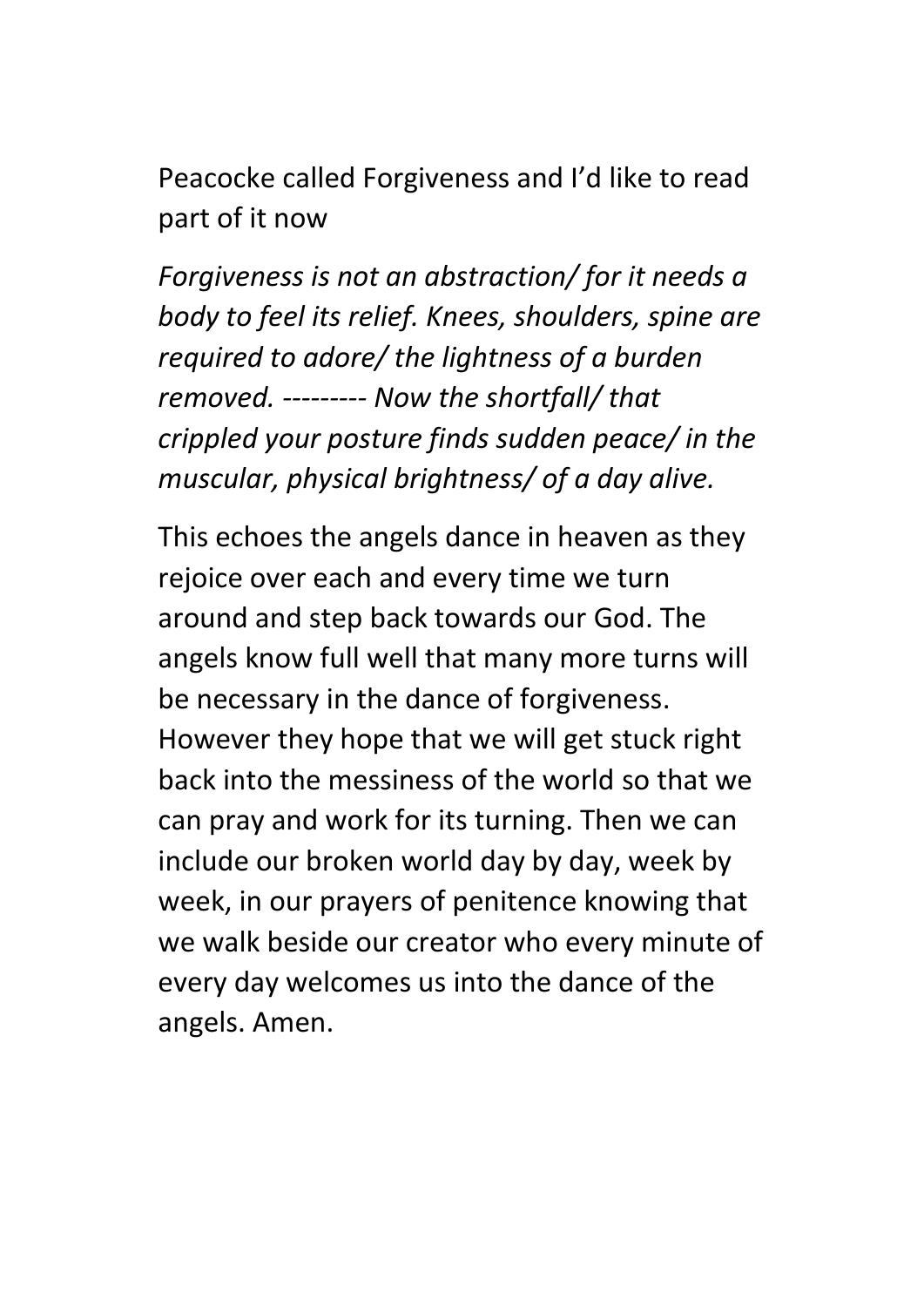*Jesus our exalted Lord has been given all authority. Let us seek his intercession, that our prayers may be perfected by his prayer*

We use a prayer from South Africa to ask that within ourselves, within our communities and within our world we might be granted the grace to turn around, to repent

Creator God,

Give us a heart for simple things;

love and laughter,

bread and wine,

tales and dreams.

Fill our lives with green and growing hope.

Make us a people of justice,

Whose song is alleluia

And whose name breathes love.

Turn us O God and we shall be turned,

*Lord in your mercy*

Grant your deep peace both to those who find it hard to feel forgiven and to those who find it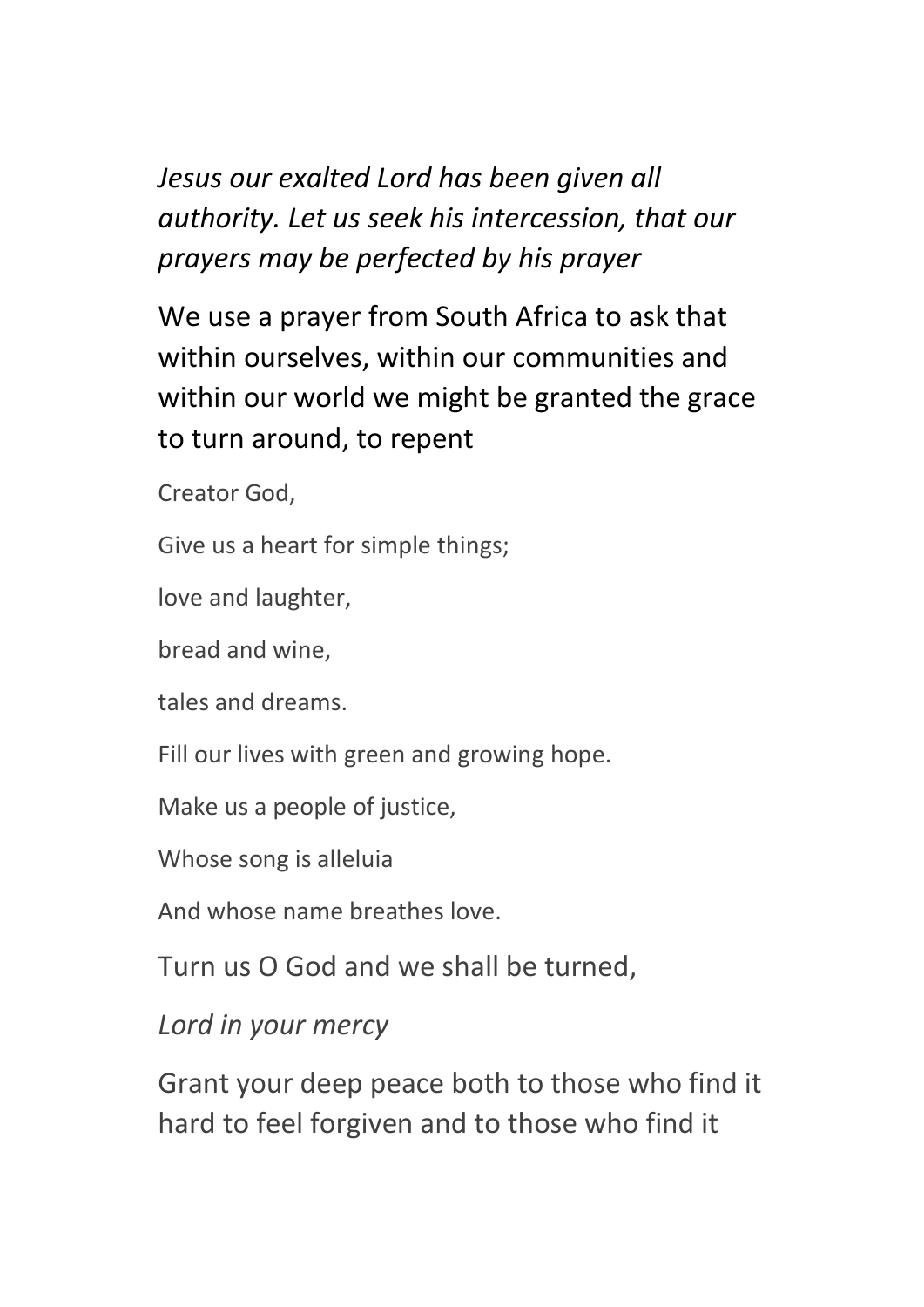hard to forgive particularly all who have been harmed by the violence of others. May your church be a reconciling presence wherever Christians meet together in your name. Lead us continually into the joy of repentance.

## *Lord in your mercy*

As we await the final results of the American election we pray for the next president of the United States, that you will grant him the grace of the authority bestowed upon him and that he will lead that great nation in your ways of wisdom, justice and righteousness. Fill those disappointed with the outcome with restraint and with the need for compromise. From within the divisions of our world and our own country we pray for healing and for unity.

# *Lord in your mercy*

In the face of another lockdown we pray for politicians who have the task of making big decisions, for those who advise them and for the opposition parties as they hold those decisions to account. We hold in your keeping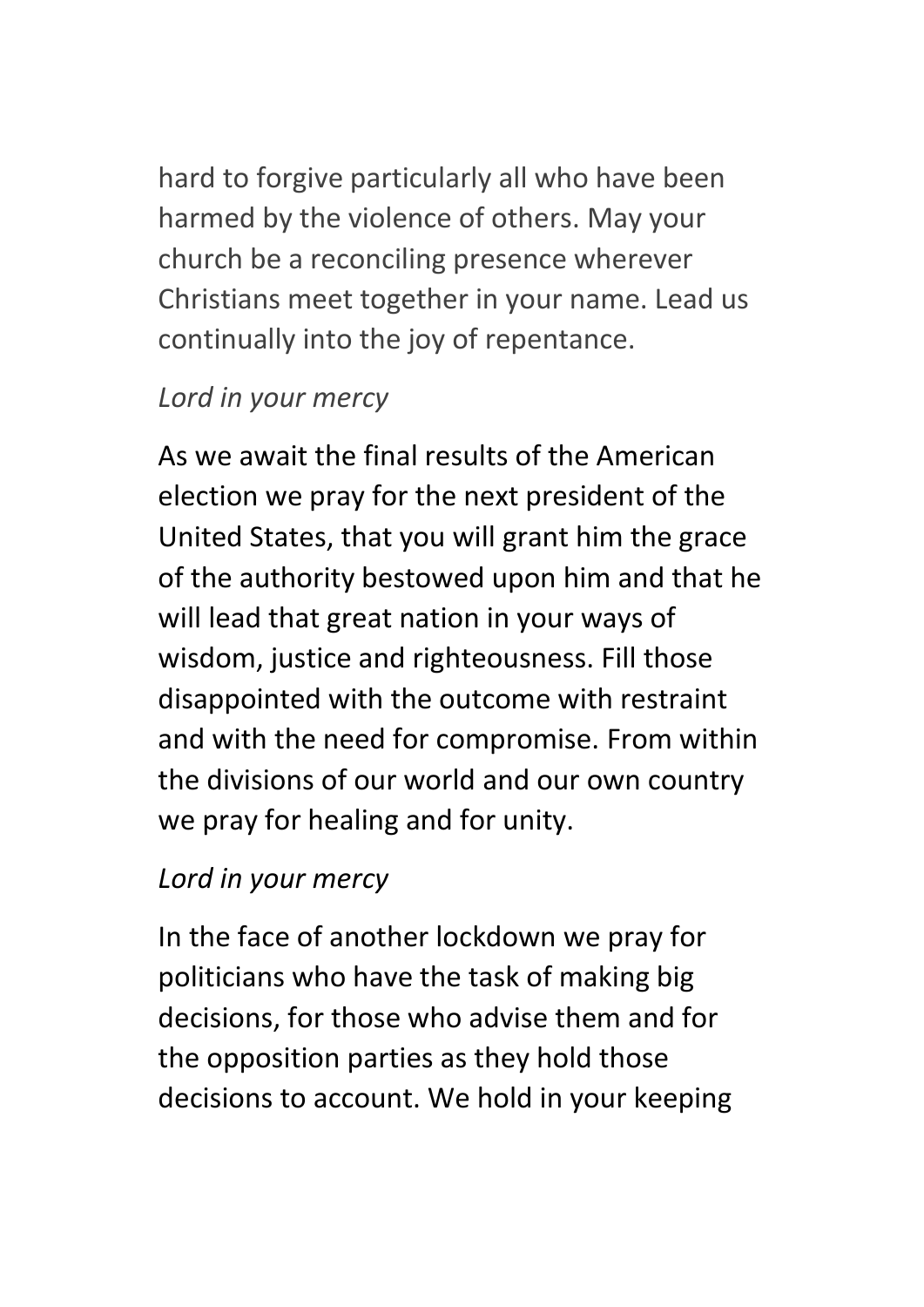all who are worried about their businesses and livelihoods, families finding it hard to make ends meet and all people who are struggling with mental anguish at this time. Be beside all NHS staff and all who are in hospital.

# *Lord in your mercy*

As America withdraws from the Paris climate agreement we pray for all who are in any way working for the protection and health of our fragile planet. We remember especially the indigenous peoples of the world and their work to protect our rain forests. Give a safe place to live for all refugees fleeing drought and flood.

## *Lord in your mercy*

From within our own communities and families we pray in a moment of quiet for any we know to be in need of our prayers at this time.

## *Lord in your mercy*

At this time of remembering we give thanks for the saints who surround us and for those who have been part of our lives and our stories.